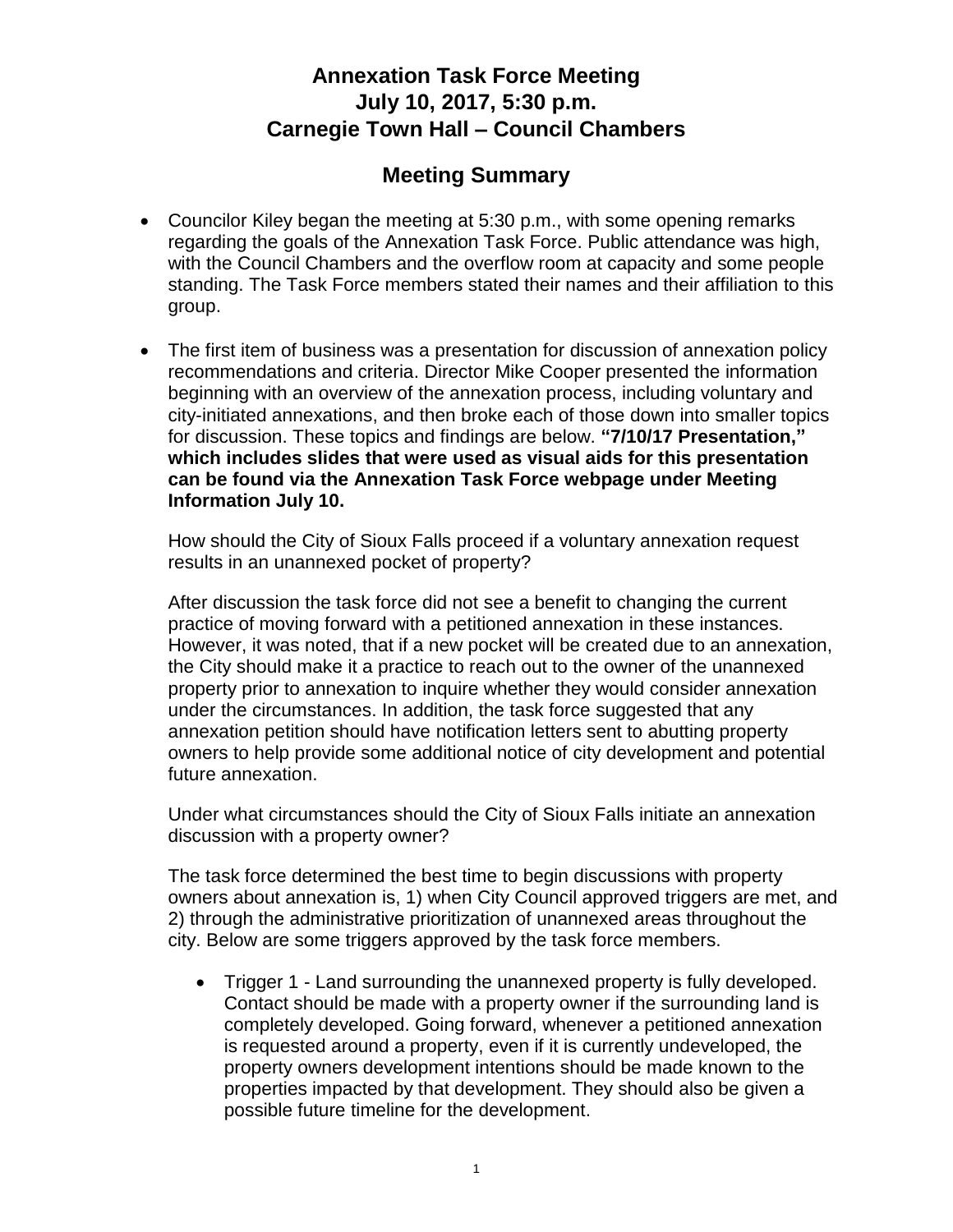- Trigger 2 Utilities are connected to, adjacent to, or available to the unannexed property owner. Ideally, this property owner has already been talked to, but if not, the property owner should be approached about annexing their property. If utilities are available, this is an indication that there is a good amount of development happening in the area.
- Trigger 3 Capital Improvements Program (CIP) A CIP is developed out for a five-year timeframe, but the funding is likely to be most secure within a three-year period. If a CIP project is planned within the next three years, that will directly impact an unannexed property, contacts should be made to begin annexation discussions. This trigger would allow the City to provide better awareness about upcoming development.
- Trigger 4 Improved street If it is known that a street will be improved that directly abuts an unannexed property, discussions about annexation with this property owner should begin.

Under what conditions would a pre-annexation agreement be appropriate?

A pre-annexation agreement outlines a timeline for annexation and details the required infrastructure improvements and the timeline for those improvements as well. The task force agreed, that every possible effort should be made to enter into an agreement with a property owner as early as possible. Especially, if they will be directly impacted by upcoming development or CIP improvements. If agreed to, it will give everyone a comfort level about what the future holds. The question of whether a pre-annexation agreement is a legal, binding document was asked of Assistant City Attorney, Danny Brown. He replied that it is not. The discussion then led to, when a property is sold, how does a potential buyer know whether that agreement exists? It was suggested that the city pass the information onto the local realtors association as a way of informing them of the agreement, who in-turn can let their clients know. Other than the efforts of entering into pre-annexation agreements with property owners, a priority list should be developed for those properties impacted by a CIP project within the three-year timeframe or other development.

When should City staff move forward with an annexation study?

The task force members had several questions regarding the annexation study, which is needed for a city-initiated annexation to move forward. To help them better understand the need for a city-initiated annexation, they requested a list of "compelling reasons for annexation" be provided by City staff. This subject will be the starting point for the August 9, 2017 meeting.

 Councilor Kiley inquired about the next Annexation Task Force meeting date since there was not enough time to finalize all recommendations at this meeting. The task force reviewed their calendars and scheduled the next meeting for Wednesday, August 9, 2017, at 5:30 p.m. in the Carnegie Town Hall. The sole purpose of the meeting will be to continue to develop annexation policy